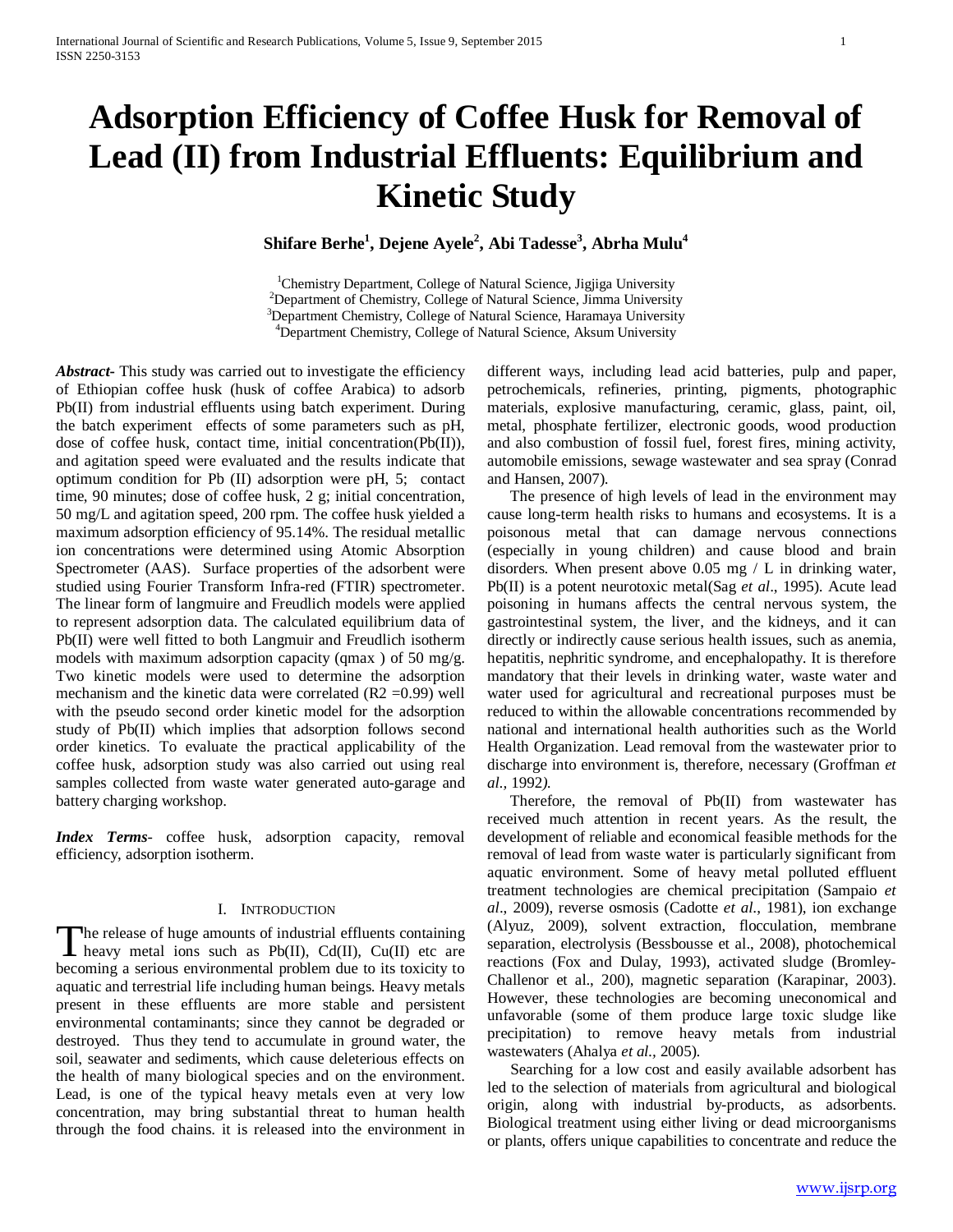levels of heavy metals to environmentally acceptable limits in economically and environmentally friendly manner (Volesky, 2001).

 The adsorption of metals on different microbial and agricultural wastes like treated and untreated rice husk, Parthenium carbon, walnut hull, wood-rotting mushrooms, mango seed husks ,barley straws, bituminous coal, sphagnum peat moss, coconut husks and palm pressed fibers, sawdust, sugarcane bagasse, sugar beet pulp and maize cob etc in different countries have been reported (kumer, 2006).

 Coffee husk used as an adsorbent in this study is one of the agricultural by products or wastes obtained from coffee processing units. Coffee husk is an abundant and a low-cost adsorbent material on a large scale in many African countries especially in Ethiopia. Ethiopia is home land of coffee & the prominent producer of coffee in Africa, and has many Coffee processing units. The huge amount of coffee production and the increasing number of coffee husk residue from processing units in the country indicates the likely increase in quantities of coffee husk residue from processing units. In this study, coffee husk which was an agricultural waste were used as an adsorbent to remove Pb (II) from aqueous solutions and industrial effluent (effluents from battery charging workshop) under different experimental condition (contact time, pH, amount of adsorbent and initial concentration). The adsorption isotherm and kinetic studies were carried out to explain nature and rate of adsorption process respectively.

# II. MATERIALS AND METHODS

# **2.1. Preparation of Adsorbent**

 Coffee husk collected from coffee Hirna coffee processing unit was used in this study as adsorbent. Then the collected coffee husk sample was powdered by using electrical mill and allowed to pass through different mm sieves (8, 6, 4, 2, 1 mm) and the powdered coffee husk was washed with distilled water to remove dirt and boiled to remove color. Finally, it was dried at 105 °C for 5 h in a convection oven and treated with 2% formaldehyde solution in order to reduce biodegradation of organic compounds and avoid mould formation during batch sorption [\(Chen, 2005](http://hinari-gw.who.int/whalecomwww.sciencedirect.com/whalecom0/science?_ob=ArticleURL&_udi=B6TGF-4P9SNJ7-7&_user=2778664&_coverDate=04%2F15%2F2008&_rdoc=25&_fmt=high&_orig=browse&_srch=doc-info(%23toc%235253%232008%23998479996%23683092%23FLA%23display%23Volume)&_cdi=5253&_sort=d&_docanchor=&_ct=58&_acct=C000049744&_version=1&_urlVersion=0&_userid=2778664&md5=874bd9f7415ff3bf09dcd5f4eb59182f#bib12)**).**

#### **2.2. Adsorbate Solutions**

 Stock standard solutions of Pb(II) having concentrations of 1000 mg/L were prepared from analytical reagent grade lead nitrate  $(Pb(NO<sub>3</sub>)<sub>2</sub>)$  dissolving 1.6g  $(Pb(NO<sub>3</sub>)<sub>2</sub>)$  in deionized water. Finally, 5.00 ml of concentrated nitric acid solution was added to stock solution and these solutions were used to prepare working solutions of various concentrations by appropriate dilution**.**

#### **2.3. Batch Adsorption Experiment**

 Batch adsorption studies were carried out using 250 ml Erlenmeyer flask. The effects of different parameters such as adsorbate (Pb(II)) concentration, adsorbent(coffee husk) dose, agitation time and pH were studied. Standard solutions of the Pb(II) were mixed with the coffee husk and agitated at different agitation rate on a mechanical shaker.

 This was carried out by varying Pb(II) concentrations, pH and mass of coffee husk used for adsorption. Finally, the resulting suspension of the metal ion was filtered using a Whatman No. 42(125mm) filter paper and the filtrates were analyzed by AAS (GBC 932 plus ). All experiments were performed in triplicate, and mean values were considered in data analysis. The percentage of Pb(II) removal (%adsorption) and qe (mg/g) amount of Pb(II) adsorbed per unit mass of the coffee husk were determined using the following equations or relationships.

Adsorption  $(\% ) = ((Co - C_e)/Co) \times 100$  (1) Where  $Co = initial concentration Pb(II) (mg/L)$  and  $C_f = final$ concentration (mg/L) of Pb(II)  $q_e = (C_0 - Ce) V/M$  (2)

Where  $q_e$  = adsorption capacity at equilibrium (mg/g), Co = initial concentration of Pb(II) (mg/L),  $Ce =$  equilibrium concentration of Pb(II)  $(mg/L)$ ,  $M =$  mass of coffee husk (g),  $V =$  volume of the solution

## **2.4 Desorption Studies**

 In order to regenerate or elute Pb(II) from the coffee husk, desorption experiment was carried out using the desorbing media – distilled water at pH ranges 1 to 7 using dilute solutions of 0.1 M NaOH and 0.1 M HCl. Then they were agitated for the equilibrium time of adsorbate. The desorbed adsorbate in the solution was separated and analyzed for the residual Pb(II). The recovery percentage was obtained according to Arica *et al*.(2003) using the following equation.

Desorption efficiency 
$$
(\%)
$$
 =

(Desorbed / Adsorbed)x 100 (3)

Desorbed  $=$  concentration of metal ion in desorbing solution after desorption process.<br>Adsorbed  $=$  (Co  $-$ 

 $=$  (Co – Ce) where Co and Ce are initial and equilibrium concentration of the heavy metal ion respectively.

# **2.5. Infrared Spectroscopic Analysis**

 The Fourier Transform Infrared Spectrometer (FTIR Presige 21, Germen) was used to identify the functional groups present in the coffee husk involved in Pb(II) adsorption process. For this purpose 2 mg of ground coffee husk was placed on KBr disk and dissolved with 10 drops of paraffin. Then the KBr disk with the sample was immediately put into sample holder. Then FTIR spectra were recorded.

# III. RESULTS AND DISCUSSION

# **3.1. Effect of Adsorbent Dose**

 The effect of the adsorbent dose was studied at room temperature by varying the adsorbent amounts from 0.5 to 12 g. For all these runs, initial concentration of Pb (II), pH, agitation speed and contact time was kept constant. Figure-1 shows that adsorption efficiency of different doses of coffee husk as adsorbent. The result revealed that adsorption efficiency for removal of Pb(II) increased with adsorbent dose in the range from 0.5- 2 g and showed little variation with further increment.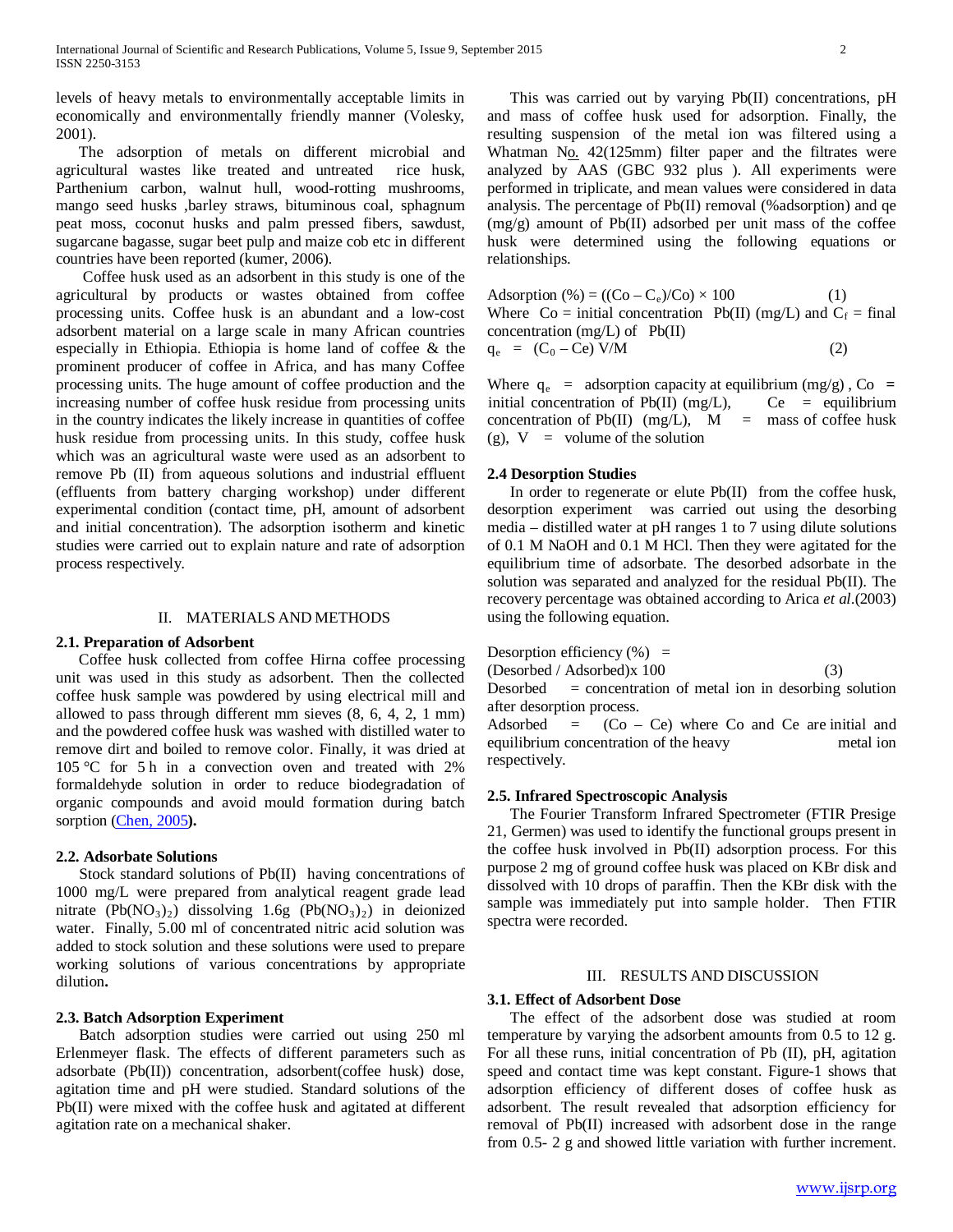This is due to limited availability of adsorbate species for a relatively larger number of surface sites on the adsorbent at higher dosage of adsorbent. It is reasonable that with higher dosage of adsorbent, there would be greater number of exchangeable sites for metal ions (Selvaraj *et al*., 1997, Babel and Kurniawan, 2004). Therefore, the maximum removal efficiency of Pb (II) was obtained at an coffee husk dose of 2 g. In all subsequent studies, the amount of coffee husk was taken as 2 g of coffee husk. In the case of adsorption capacity the reverse trend was observed as the dose of the adsorbent increased i.e., the adsorption capacity decreased as the dose of the sorbent was increased. Since adsorption capacity is expressed as the mass of metal ion adsorbed per unit mass of the adsorbent, its value decreases when the mass of the metal ion adsorbed gets smaller for the same increase in the mass of the adsorbent. This is then the reason for the observed decrease in adsorption capacity with an increase in adsorbent dose.



**Fig.1. Pb (II) removal efficiency (%): (Co =50 mg/L, contact**   $time = 90$  min, solution  $pH = 4$ , agitation speed  $= 150$  rpm)

### **3.2 Effect of Agitation Speed**

 Results of agitation speed effect on adsorption of Pb(II) which is illustrated in Figure 2 shows that adsorption efficiency of a coffee husk increased from 75.22% to 90.46% when the agitation rate increased from 50 to 200 rpm. According to the research carried out by Nomanbhay and Palanismay (2005), the increase in agitation rate improves the diffusion of metal ions towards the adsorbent surface and the same thing was observed in this study. Therefore, decreased value of the Pb(II) adsorbed by coffee husk after 200 rpm is the result of too vigorous agitation rate which causes more metal ions to be desorbed from the adsorption sites.



**Fig.2 Effect of agitation speed on Pb (II) removal efficiency**   $(pH = 5, dose = 2 g, time = 90 min, Co = 50 mg/L)$ **3.3. Effect of Contact Time**

 The effect of contact time on Pb (II) adsorption efficiency of coffee husk as adsorbent illustrated in figure 3 and the result shows that the adsorption process took place in two stages. The first stage was rapid, where about 97.1%, of adsorption was completed and second stage represented a slow progress of adsorption. The rapid initial adsorption may be attributed to the accumulation of metals on to the surface of adsorbent, due to the large number of free binding sites. With the progressive occupation of these sites, the process in the second stage became slower. This is in accordance with the observations of other similar studies (Sangi *et al.,* 2008; Qaiser *et al*., 2009). The removal efficiency turned sharply at contact time of 90 minute and this optimum time was selected as contact times for all experiments.



**Fig. 3 Pb(II) removal efficiency (%) at various contact time**   $(Co = 50$  mg/L, dose  $= 2g$ , solution  $pH = 4$ , agitation speed **= 200 rpm)**

#### **3.4. Effect of pH**

 The effect of pH on the extent of adsorption of the Pb (II) on to the coffee husk was studied by varying the pH in the range 2 to 9 with metal concentration 50 mg/L and at an agitation speed of 200 rpm. The contact time was set at 90 min. The obtained results are illustrated in Figure-4.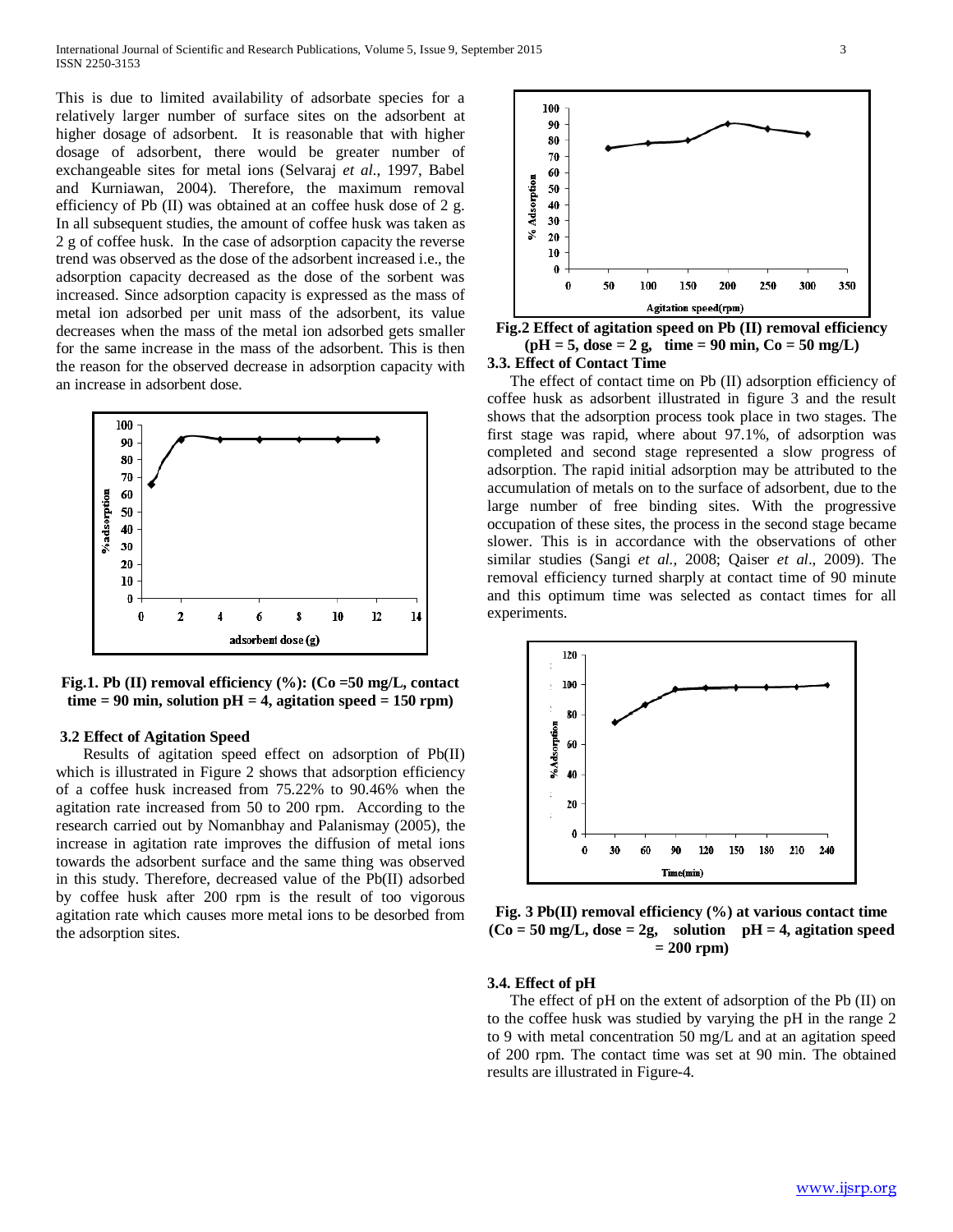

## **Fig.4. Effect of pH on Pb(II) removal efficiency (%) (Co = 50**   $mg/L$ , dose  $= 2$  g, time  $= 90$  min, agitation speed  $= 200$ **rpm)**

 The results in Figure 4 depicted clearly that lead adsorption increases with an increase in pH in the range between pH 2 and 5, whereas it decreases with further increase above pH 5. Maximum adsorption of  $Pb^{2}$  was attained at pH 5 in which 99.9% of the lead in the solution were removed. At low pH (below 3), there was excessive protoination of the active sites at coffee husk surface which prohibited the formation of links between Pb (II) ions and the active sites. At moderate pH values  $(3 \text{ to } 5)$ , linked H<sup>+</sup> was released from the active sites and this resulted in an increase in the amount of metal ions adsorbed. At higher pH values (above 5), the precipitation was dominant or both ion exchange and aqueous metal hydroxide formation could become significant processes. Similar results were obtained by Senthilkumar (2009) studying the adsorption efficiency bael tree leaf powder for removal of Pb(II) from aqueous solution.

## **3.5. Effect of Initial Concentration**

 Results of the study on the influence of initial Pb (II) concentration on the removal efficiency of the coffee husk are depicted in Figure 5 and the obtained result indicated that the adsorption efficiency coffee husk increase initially and then decrease from 95.1% at 50 mg/L to 72.5% at 120 mg/L Pb (II).



**Fig.5 Effect of initial concentration on Pb (II) removal**  efficiency  $(\%)(pH = 5, dose = 2 g, time = 90 min, agitation)$ **speed = 200 rpm)**

 At lower concentrations, the number of moles of lead ion is small relative to the available adsorption sites on the adsorbent. Subsequently, adsorption becomes independent of initial concentration and as a result adsorption was found to increase. However, at higher concentrations, most of the adsorption sites will be occupied by lead ions and the available sites of adsorption become fewer, hence the percentage removal of lead ions which depends up on the initial concentration decreases.

#### **3.6. Adsorption Equilibrium**

 Adsorption isotherm is needed to explain the adsorption process and to determine the adsorption efficiency of an adsorbent. Out of the different adsorption isotherm models, Langmuir's and Freundlich's models have been preferred by most of the studies concerning about adsorption. The present experiment also used Langmuir's and Freundlich's equations to explain the adsorption mechanism of the adsorbent considered.

#### **3.6.1 Adsorption isotherms**

The study was carried out by using  $0.5$  g,  $2$  g,  $4$  g,  $6$  g,  $8$  g,  $10$ g and 12 g dose of coffee husk. Figure 6 shows the relationship between the quantity of Pb (II) adsorbed per gram of adsorbent and the equilibrium liquid phase concentration at room temperature. Adsorption equilibrium isotherm models were used describe the adsorption process and the results obtained were analyzed using different isothermal equations. The graph obtained by Langmuir equation shows that the relation between1/Ce in the x axis and 1/qe in the y axis. On the other hand, the graph of Fruendlich's equation shows the relationship between log Ce in the X axis and log qe in the y axis.



**Fig.6 Langmuir adsorption isotherm of Pb (II)**

| According to figure.6:      |     |                           |  |                          |
|-----------------------------|-----|---------------------------|--|--------------------------|
| Intercept Y $(1/q_m)$       | $=$ | 0.0197, $q_m = 50.8$      |  |                          |
| Slope $(1/bq_m)$            | $=$ |                           |  | 3.484, $bq_m = 0.2870$ , |
| Langmiur's equation, $qe =$ |     | $0.2870Ce/ (1+0.00574Ce)$ |  |                          |

 Using Langmiur's equation, the maximum adsorption capacity by coffee husk was obtained as 50.8 mg/g. That is one gram of the coffee husk can absorb 50.8 mg lead. The value of  $R<sub>L</sub>$  obtained is  $1/1.287 = 0.78$ . The shape of isotherm by Langmuir's equation was therefore, favorable isotherm. This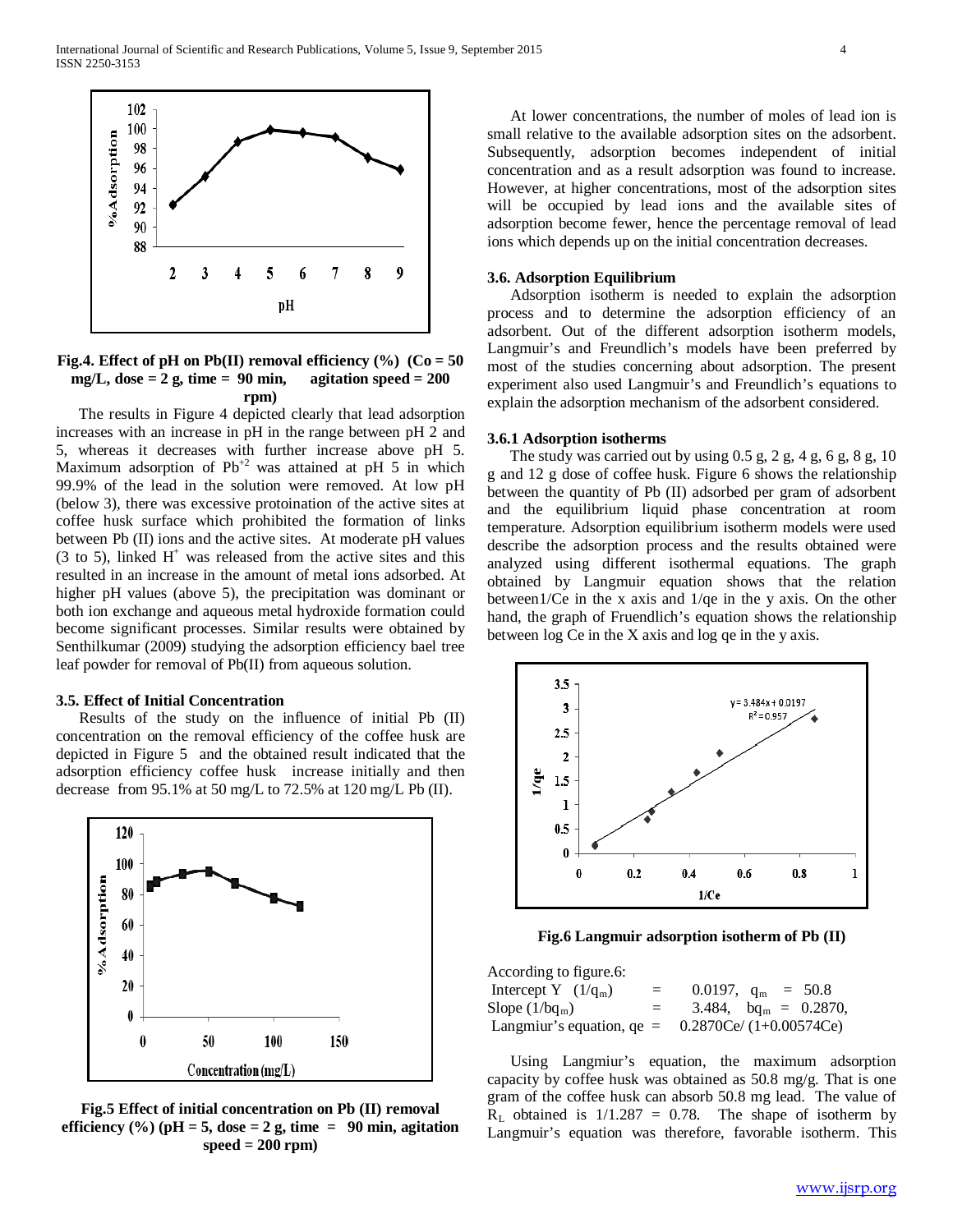means that at equilibrium high concentration of lead was adsorbed on coffee husk surface compared to its amount remained in aqueous solution.



**Fig.7. Freundlich adsorption isotherm for Pb(II)**

 For linearization of the data, the Freundlich equation is written in logarithmic form.

 $Log x/m = log K + 1/n log Ce$ 

According to Fig 7,

| Slope<br>1/n                 | $=$              | 1.2187                              |
|------------------------------|------------------|-------------------------------------|
| Intercept Y (logk) $log K_f$ | $=$              | $-0.6207$                           |
| Constant                     | $K_f$<br>$=$ $-$ | 0.2395                              |
| Freundlich's equation $q_e$  |                  | = $K_fCe^{1/n} = 0.2395Ce^{1.2187}$ |

 The values of 1/n and n obtained from Freundlich's equation were 1.22 and 0.82 respectively. It means that the surface of coffee husk becomes less heterogeneous which leads to less adsorption intensity. The lead adsorption on coffee husk also fitted to both models since the correlation coefficients  $(R^2)$  are 0.957 and 0.966.

# **Table 1 Langmuir and Freundlich constants for the adsorption of Pb (II)**

|           | Langmuir Freundlich                    |                               |  |  |       |
|-----------|----------------------------------------|-------------------------------|--|--|-------|
| $q_{max}$ |                                        | $R^2$ $R_L$ $K_f$ $1/n$ $R^2$ |  |  |       |
|           |                                        |                               |  |  |       |
| 50.8      | $0.006$ $0.957$ $0.777$ $0.240$ $1.22$ |                               |  |  | 0.966 |

 $q_{max}$  = maximum adsorption capacity (mg/g), b = constant related to binding energy,  $R^2$  = correlation coefficient,  $R_L$  = separation factor,  $K_f$  = Freundlich adsorption capacity, n = Freundlich constant related to intensity of adsorption.

# **3.6.2. Comparison of adsorption capacity of coffee husk with other adsorbents**

# **Table 2 Comparison of adsorption capacity of coffee husk for Pb (II) with other adsorbents**

| Adsorbent         | $q_{\text{max}}$ (mg/ g) | References              |  |
|-------------------|--------------------------|-------------------------|--|
| Palm kernel fibre | 40.2                     | Ho <i>et al.</i> , 2005 |  |

| Tree tern                  | 40.0  | Ho et al., 2004 |
|----------------------------|-------|-----------------|
| Na-montmorillonite         | 9.6   | Abollino, 2003  |
| Sawdust                    | 21.05 | Li et al., 2007 |
| Modified peanut husk 29.14 |       | Li et al., 2007 |
| Fly ash                    | 17.2  | Alinoor., 2007  |
| Coffee husk                | 50.8  | Present study   |

 The comparison of adsorbent capacity of coffee husk with other materials reported in literature is given in Table 2. Accordingly; the adsorption capacity of coffee husk obtained is higher than adsorbents from various industrial and low cost adsorbent.

# **3.7. Adsorption Kinetics**

 Adsorption kinetics, which describes the solute adsorption rate, is an important characteristic in evaluating the efficiency of adsorption. The adsorption data (at pH 4) for initial Pb (II) concentration of 50 mg/L is shown from Figure 8. The 2 g of coffee husk were taken for this study. The plot shows that the adsorption of Pb (II) with different contact time consists of two phases; an initial rapid phase where adsorption was fast and a second slower phase where adsorption equilibrium uptake was achieved. In adsorption process identification of the slowest step or rate determining step is very crucial. Previously several researchers used different kinetic models, such as Lagergren's pseudo first order, pseudo second order, Elovich kinetic equation, and parabolic diffusion model, in order to predict the mechanism involved in the adsorption process. Currently, the Lagergren pseudo first order and pseudo second order models have been widely used for adsorption systems due to their good representation of the experimental data for most of the adsorbentadsorbate systems (Inbaraj *et al.,* 2002; Mall and Upadhyay, 1998). Therefore, the two kinetic models were applied. The pseudo- first order model can be represented in the following form

$$
dqt/dt = k_1 (q_e - q_t)
$$
 (4)

Where  $k_1$  is the rate constant,  $q_e$  and  $q_t$  are the amounts of the metals adsorbed  $(mg/g)$  at equilibrium and at any time t, respectively. This equation can be integrated to yield a linearized form at initial conditions where  $q_t = 0$ ,  $t = 0$  and at any time t, where  $q_t = t$  and  $t = t$ .

$$
\log (q_e - q_t) = \log q_e - k_1 t / 2.303 \tag{5}
$$

 In this equation, the rate of adsorption is assumed to be proportional to the différence between the adsorption capacity at equilbruim  $(q_e)$  and the adsorption capacity at time t  $(q_t)$ . The pseudo- first order kinetics is applicable if the plot of log  $(q_e - q_t)$ against t shows linear relationship. A straight line plot of  $log(q_e$  $q_t$ ) versus t was used to determine the rate constant,  $k_1$  and correlation coefficient,  $R^2$  (0.915) as shown in Figures 8. The values of  $k_1$  (L/min<sup>-1</sup>) and  $q_e$  (cal) in mg/g of Pb (II) predicted from those plot are  $2.12 \times 10^{-2}$  and, 1.10. The result shows that the pseudo-first order rate equation did not adequately describe the adsorption result of Pb(II). The pseudo second order rate equation is expressed as shown in equation 6 (HO and McKay, 1999):

$$
dqt / dt = k_2 (q_e - q_t)^2
$$
 (6)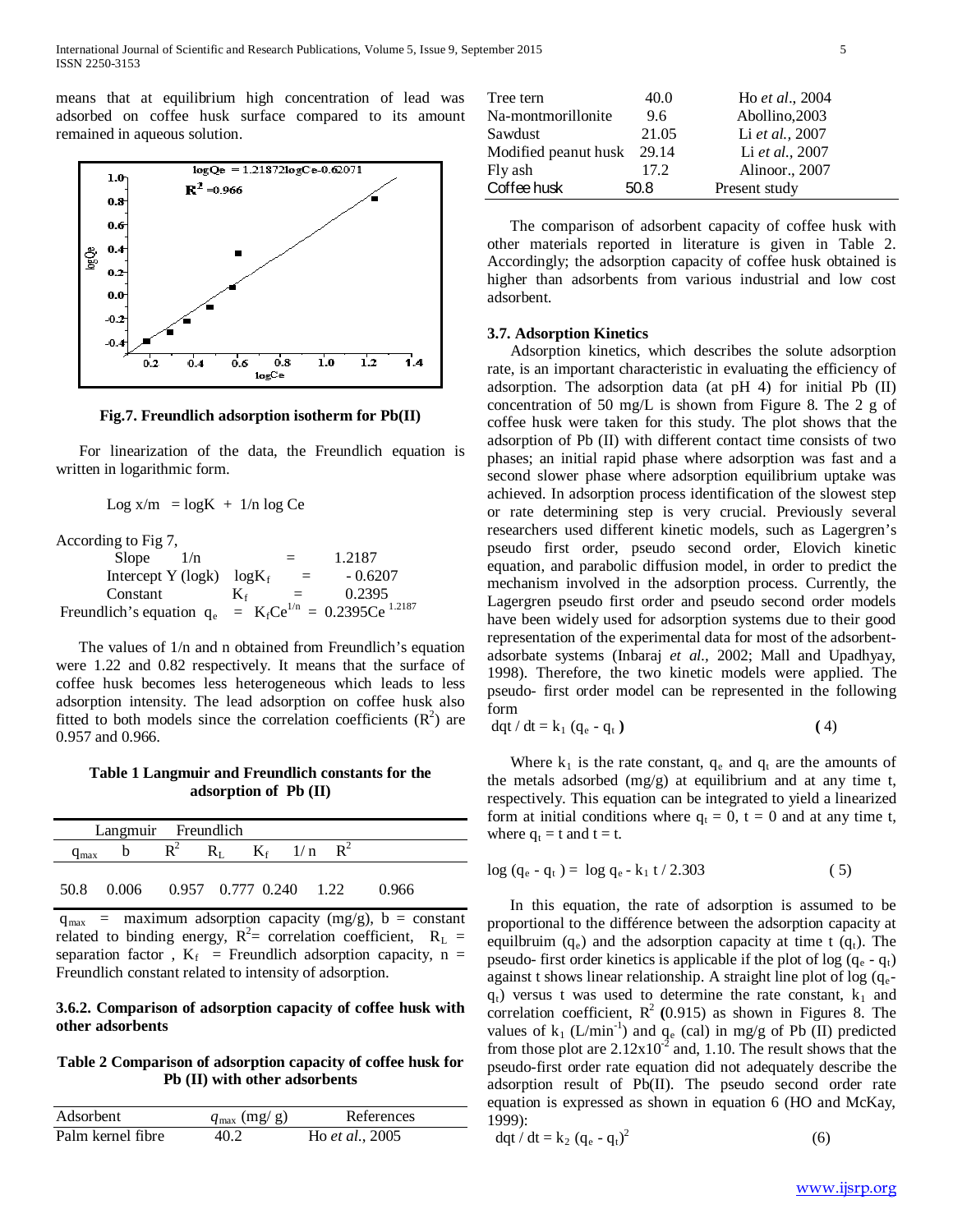Where,  $k_2$  is equilibrium rate constant of second order kinetics model (g mg<sup>-1</sup> min<sup>-1</sup>). After integrating equation (6) for a condition  $q_t = 0$  at  $t = 0$  and  $q_t = q_t$  at  $t = t$ , it can be obtained:  $t/q_t = 1/k_2q_e^2 + t/q_e$  (7)

Equation (7) can be rearranged to obtain a linear form:  $t/q_t = 1/h + t/q_e$ Where initial adsorption rate (mg  $g^{-1}$  min<sup>-1</sup>), h =  $k_2q_e^2$ 

The pseudo-second order rate constant  $(k_2)$ , h and the equilibrium adsorption capacity (qe) can be determined experimentally from the slope and intercept of the plot t/qt versus t. The plot t/qt versus t should give a straight line if pseudosecond order kinetics is applicable. The plot of the linearized form of the pseudo second order reaction of Pb (II) on adsorbent surface is shown in Figures 9. The plot of t/qt versus t for pseudo second order rate equation yields a good straight line  $(R^2 > 0.99)$ as compared to the plot of pseudo first order. The pseudo second order rate constant and initial adsorption rate for Pb (II) was obtained as  $3.25 \times 10^{-2}$  g mg<sup>-1</sup> min<sup>-1</sup> and 0.44 mg g<sup>-1</sup> min<sup>-1</sup>. The theoretical values of  $q \in (2.49 \text{ mg g}^{-1})$  predicted from pseudosecond order plot also agrees well with the experimental one  $(2.43 \text{ mg g}^{-1})$  (Table 3). This suggests that the adsorption of Pb (II) by coffee husk follows pseudo-second order model, which relies on the assumption that chemisorptions is rate limiting step.



**Fig. 8 Pseudo first order plot for Pb (II) at fixed solution pH and adsorbent dosage**



# **Fig. 9 Pseudo second order plot for Pb (II) adsorption at fixed solution pH and adsorbent dosage**

**Table 3 Adsorption kinetic rate constants for Pb(II)**

| Pseudo-First order | <b>Pseudo-Second order</b>                                                                |
|--------------------|-------------------------------------------------------------------------------------------|
|                    | <b>Parameters</b>                                                                         |
|                    | $q_e$ (exp) qe(cal) $K_1$ $R^2$ $q_e$ (cal) $k_2$ h $R^2$                                 |
|                    | $\overline{2.43}$ 1.10 $\overline{2.12x10^2}$ 0.985 2.49 4.35x10 <sup>-1</sup> 2.70 0.998 |

 $q_e$  (exp) = experimental equilibrium adsorption capacity(mg/g),  $qe(cal) = calculated equilibrium adsorption capacity(mg/g), K<sub>1</sub> =$ pseudo first order rate constant( $L/min^{-1}$ ),  $R^2$  = correlation coefficient  $k_2$  = pseudo second order rate constant(g mg<sup>-1</sup>min<sup>-1</sup>),  $h =$  initial adsorption rate mg/g min).

#### **3.8 Desorption studies**

 Desorption of Pb (II) from lead loaded adsorbents increased with decrease in the initial pH. At pH 1, 75.98% of Pb (II) was desorbed from coffee husk. Lead (II) was removed maximally at an initial pH of 1.0. At acidic conditions,  $H^+$  ions protonate the adsorbent surface by replacing the adsorbed metal ions on the adsorbent surface leading to desorption of the positively charged metal ion species. As the pH increases, desorption of Pb (II) from lead loaded adsorbents gradually decreases. This is due to the less availability of  $H^+$  that can displace the lead ion. The above figure shows the effect of pH on desorption of Pb(II) from coffee husk. For this desorption process a distilled water (pH 1-7) was used.



**Fig. 10 Effect of pH on desorption of Pb (II)**

## **3.9. Adsorption of Pb (II) from industrial effluents (battery charging workshop)**

 The feasibility and efficiency of adsorption process depends not only on the properties of the adsorbents, but also on successful application of adsorbent in industrial effluents. Therefore, perusal of data obtained from the effluent collected from auto-garage and battery charging workshop of Haramaya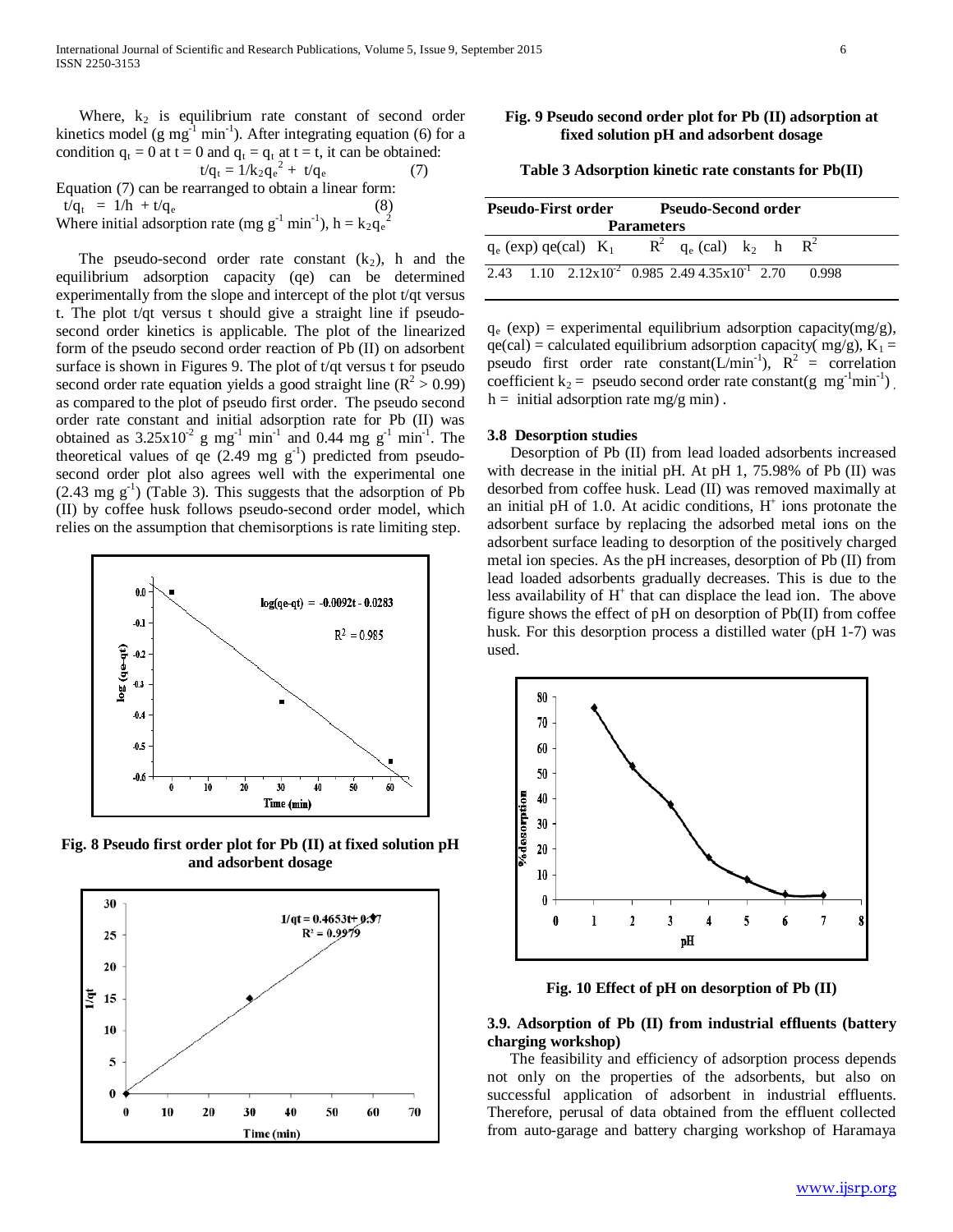University was used to conduct experiment to determine the adsorption efficiency of coffee husk. The Pb(II) removal efficiency of coffee husk from industrial effluent was obtained as 88.04% (Table 4). Moderate reduction was recorded in adsorption efficiency of the coffee husk for removal of Pb(II) from industrial effluents than from synthetic solutions. This could be due to various impurities present in industrial effluents in the form of anions i.e.,  $SO_4 \rightarrow 2$ ,  $NO_3$  and Cl etc that may compete for binding sites on coffee husk.

# **Table 4 Pb(II) removal efficiency of coffee husk from real solution**

|                            | Initial Concent Concentration removal |       | adsorption                                                       |
|----------------------------|---------------------------------------|-------|------------------------------------------------------------------|
|                            |                                       |       | ration (mg/L) after adsorption efficiency $(\%)$ capacity (mg/g) |
| $10.51 + 0.002$ 1.26+0.033 |                                       | 88.04 | 0.46                                                             |

# **3.9 Infrared Spectroscopic Studies**

 Samples of the adsorbent used in the present study; namely coffee husk, were subjected to Fourier Transform Infrared Spectrometer, FTIR (Presige 21, Germen). The FTIR Spectroscopic analysis indicated broad bands at  $3441 \text{ cm}^{-1}$ , may be representing bonded –OH groups rather than -NH groups. This is because of the peak of O-H stretching is broad with rounded tip but the peak for bonded-NH group is a broad peak with two sharp spikes (primary amines), a broad peak with one sharp spike (secondary amines) or no signal (tertiary amines). The bands observed at about 2955–2852 cm<sup>-1</sup> may shows the presence of C–H stretching but not aldehydic C-H because the aldehydic C-H stretching vibration occurs in the region of 2830-  $2700 \text{cm}^{-1}$  with the appearance of two intense bands. The peaks around 1722 cm<sup>-1</sup> correspond to the C=O group and at 1652– 1616 cm−1 C=C. The C–O band absorption peak is also observed at 1035 cm−1. These types of functional groups are important sorption sites of coffee husk to participate in Pb(II) binding from aqueous solution or industrial effluents.

#### IV. CONCLUSIONS

 In this study, batch adsorption experiments for the removal of Pb (II) from aqueous solutions and industrial effluents have been carried out using coffee husk as a low cost, readily available adsorbent. The adsorption characteristics have been examined at different pH values, initial metal ion concentrations, contact time and adsorbent dosages. The effect of adsorbent dosage on the adsorption of Pb(II) by coffee husk showed that the percentage of Pb(II) removed increased with increase in adsorbent dosage due to increased adsorption surface area. Then 2g of coffee husk was selected as an optimum dosage through the experiment. The optimum pH for the removal of Pb(II) was 5. The amount of the Pb(II) removed at optimum pH increased with increase in initial Pb(II) concentration but the percentage adsorbed decreased with increase in initial metal concentration. Adsorption data for wide ranges of adsorbent doses were treated by Langmuir and Freundlich isotherms and then calculated equilibrium data of Pb (II) were well fitted to both Langmuir and Freudlich isotherm models. Comparison of the adsorption capacity of the coffee husk with that cited in literature reveals that coffee husk has also higher adsorption capacity. The kinetic data correlated ( $\mathbb{R}^2$  =0.99) well with the pseudo second order kinetic model for the sorption studies of Pb(II) which implies that adsorption follows second order kinetics.

 Desorption studies of the adsorbates showed that regeneration of the Pb(II) is possible. Ion exchange might be the main mechanism by which the Pb(II) was attached to the adsorbents. Physical adsorption played a minimal role in the process.

The absorption spectra revealed that  $-C-O$ ,  $-O-H$  and  $C=O$ bonds were predominant in the surface of the adsorbents and played a major role in the adsorption of Pb(II) from aqueous solution and industrial effluents. Coffee Husk as agro-industrial waste has negligible cost and has also proved to be an efficient adsorbent for the removal of Pb(II) from aqueous solution and industrial effluents. Furthermore, these adsorbed metal can be easily desorbed and the biomass be incinerated for final disposal. This adsorbent is of low cost; its utility will be economical and can be viewed as a part of a feasible waste management strategy.

#### ACKNOWELDGMENT

 The Authors are thankful to Haramaya University for providing financial support and other necessary facilities to accomplish this research work.

#### **REFERENCES**

- [1] Abollino, O., Aceto, M., Malandrino, M., Sarzanini, C., Mentasti, E.(2003). Adsorption of heavy metals on Na-montmorillonite: Effect of pH and organic substances. Water Res. 37: 1619–1627
- [2] Ahalya, N., Ramachandra, T.V., Kanamadi. RD. (2005). Biosorption of Chromium (VI) from aqueous solutions by the husk of bengal gram (Cicer arientinum). Electronic Journal of Biotechnology 99: 13–15.
- [3] Alinoor, I.J.( 2007). Adsorption of heavy metal ions from aqueous solution by fly ash. Fuel 86: 853–857.
- [4] Alyuz, B. (2009). Kinetics and equilibrium studies for the removal of nickel and zinc from aqueous solutions by ion exchange resins, J. Hazard. Mater. 167 482–488.
- [5] Chen, J., Yang ,L.(2005). Chemical modification of Sargassum sp. for prevention of organic leaching and enhancement of uptake during metal biosorption. Ind. Eng. Chem. Res. 44: 9931–9942.
- [6] Cadotte, J.E., King, R.S., Majerle, R.J., Petersen, R.J. (1981). Interfacial synthesis in the preparation of reverse osmosis membranes J. Macromol. Sci. A: Chem. 15, 727–755.
- [7] Conrad, K., Hansen, H.C.B. (2007). Sorption of zinc and lead on coir. Bioresour. Technol., 98(1), 89–97.
- [8] Bessbousse, H., Rhlalou, T., Verchere, J.F., Lebrun, L.(2008). Removal of heavy metal ions from aqueous solutions by filtration with a novel complexing membrane containing poly(ethyleneimine) in a poly(vinyl alcohol) matrix, J. Membr. Sci. 307, 249–259.
- [9] Groffman, A., Peterson, S., Brookins, D. (1992). Removing lead from wastewater using zeolites. Water Environ. Technol., 4(5), 54–59.
- [10] Fox, M.A., Dulay, M.T. (1993). Heterogeneous photocatalysis, Chem. Rev. 93, 341–357.
- [11] Freundlich, H.(1907). Ueber die Adsorption in Loesungen. Z. physik Chem, 57: 385-470.
- [12] Ho, Y.S., McKay, G.(1999). Pseudo-second order model for sorption processes. Process Biochem. 34:451–65.
- [13] Ho, Y.S., Ofomaja, A.E. (2005). Kinetics and thermodynamics of lead ion sorption on palm kernel fibre from aqueous solution, Process Biochem. 40:3455–3461.